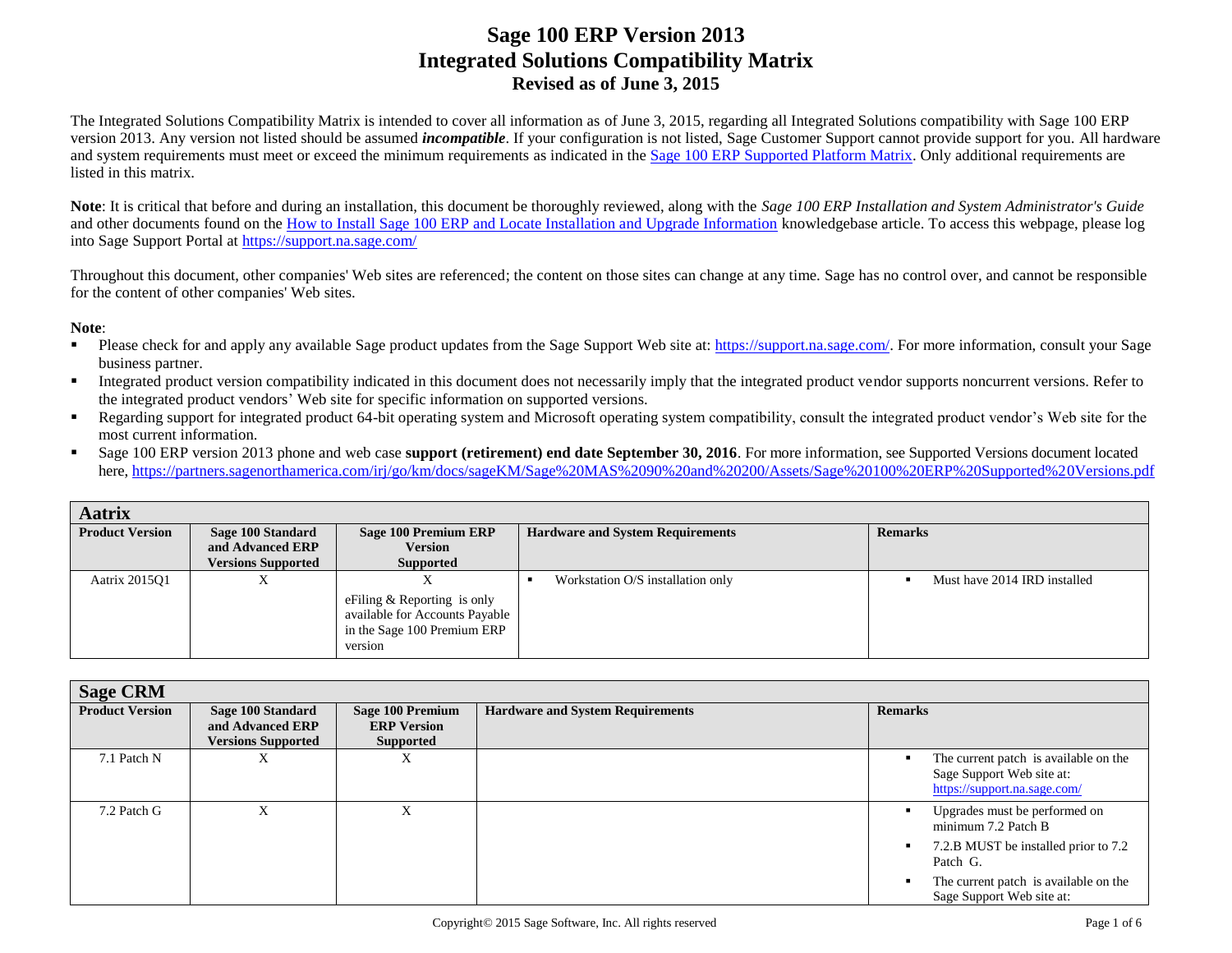| <b>Sage CRM</b>        |                                       |                                        |                                         |                              |
|------------------------|---------------------------------------|----------------------------------------|-----------------------------------------|------------------------------|
| <b>Product Version</b> | Sage 100 Standard<br>and Advanced ERP | Sage 100 Premium<br><b>ERP</b> Version | <b>Hardware and System Requirements</b> | <b>Remarks</b>               |
|                        | <b>Versions Supported</b>             | Supported                              |                                         |                              |
|                        |                                       |                                        |                                         | https://support.na.sage.com/ |

| <b>Sage Abra Suite</b> |                                                                    |                                                                   |                                                                                                                                                                                                                                                                                                                                                                                                                                                                                                                                             |                                                                                                                                                                                                                                                                                                     |
|------------------------|--------------------------------------------------------------------|-------------------------------------------------------------------|---------------------------------------------------------------------------------------------------------------------------------------------------------------------------------------------------------------------------------------------------------------------------------------------------------------------------------------------------------------------------------------------------------------------------------------------------------------------------------------------------------------------------------------------|-----------------------------------------------------------------------------------------------------------------------------------------------------------------------------------------------------------------------------------------------------------------------------------------------------|
| <b>Product Version</b> | Sage 100 Standard<br>and Advanced ERP<br><b>Versions Supported</b> | <b>Sage 100 Premium</b><br><b>ERP</b> Version<br><b>Supported</b> | <b>Hardware and System Requirements</b>                                                                                                                                                                                                                                                                                                                                                                                                                                                                                                     | <b>Remarks</b>                                                                                                                                                                                                                                                                                      |
| 9.2                    | X                                                                  | X                                                                 | <b>IMPORTANT HOT FIX REQUIRED:</b> You must install the Abra Hot<br>Fix to prevent data corruption from occurring in Sage 100 ERP, for more<br>details log into Sage Knowledgebase at https://support.na.sage.com and in<br>the search field type 49288 and click Search or click link <i>after</i> logging<br>into Sage Knowledgebase KB ID 49288<br>Please thoroughly read the article for exact steps required to be done<br>before and after installing the Hot Fix.                                                                    | Abra HR 9.2 to Sage 100 ERP Link is<br>п.<br>required to integrate with Payroll<br>module<br><b>Contact Sage Employer Solutions</b><br>group for integration options.<br>Premium version only integrates with<br>Sage HRMS or Sage Abra Suite G/L<br>Link using General Ledger Exchange             |
| <b>Sage HRMS</b>       |                                                                    |                                                                   |                                                                                                                                                                                                                                                                                                                                                                                                                                                                                                                                             |                                                                                                                                                                                                                                                                                                     |
| <b>Product Version</b> | Sage 100 Standard<br>and Advanced ERP<br><b>Versions Supported</b> | <b>Sage 100 Premium</b><br><b>ERP</b> Version<br><b>Supported</b> | <b>Hardware and System Requirements</b>                                                                                                                                                                                                                                                                                                                                                                                                                                                                                                     | <b>Remarks</b>                                                                                                                                                                                                                                                                                      |
| 2014                   | X<br>Sage 100 ERP 2013<br>PU7 $(5.00.7)$ or higher                 | X                                                                 | <b>IMPORTANT HOT FIX REQUIRED:</b> You <b>must</b> install the HRMS Hot<br>Fix to prevent data corruption from occurring in Sage 100 ERP, for more<br>details log into Sage Knowledgebase at https://support.na.sage.com and in<br>the search field type 49288 and click Search or click link after logging<br>into Sage Knowledgebase KB ID 49288<br>Please thoroughly read the article for exact steps needed to done before<br>and after installing the Hot Fix.<br>Note: This hot fix is included in version HRMS 2015(version 10.5018) | HRMS HR to Sage 100 ERP Link is<br>л.<br>required to integrate with Payroll<br>module<br><b>Contact Sage Employer Solutions</b><br>group for integration options.<br>Premium version only integrates with<br>Sage HRMS or Sage Abra Suite G/L<br>Link using General Ledger Exchange<br>or VI import |
| 2015                   | X<br>Sage 100 ERP 2013<br>PU7 $(5.00.7)$ or higher                 | X                                                                 |                                                                                                                                                                                                                                                                                                                                                                                                                                                                                                                                             | Must have Sage 100 ERP 2013 PU7 or<br>higher installed before installing<br>HRMS hot fix                                                                                                                                                                                                            |

| Sage Fixed Assets – Depreciation-Network |                                                                           |                                                            |                                                                                       |                                                                                                                                                                            |
|------------------------------------------|---------------------------------------------------------------------------|------------------------------------------------------------|---------------------------------------------------------------------------------------|----------------------------------------------------------------------------------------------------------------------------------------------------------------------------|
| <b>Product Version</b>                   | Sage 100 Standard and<br><b>Advanced ERP</b><br><b>Versions Supported</b> | Sage 100 Premium<br><b>ERP</b> Version<br><b>Supported</b> | <b>Hardware and System Requirements</b>                                               | <b>Remarks</b>                                                                                                                                                             |
| 2015.1                                   | △                                                                         |                                                            | Remote access; cannot be used across subnets without Terminal<br>Server and/or Citrix | Due to frequent tax law changes, the most<br>current version of Sage Fixed Assets –<br>Depreciation-Network should be used.<br>The allocation feature in Sage Fixed Assets |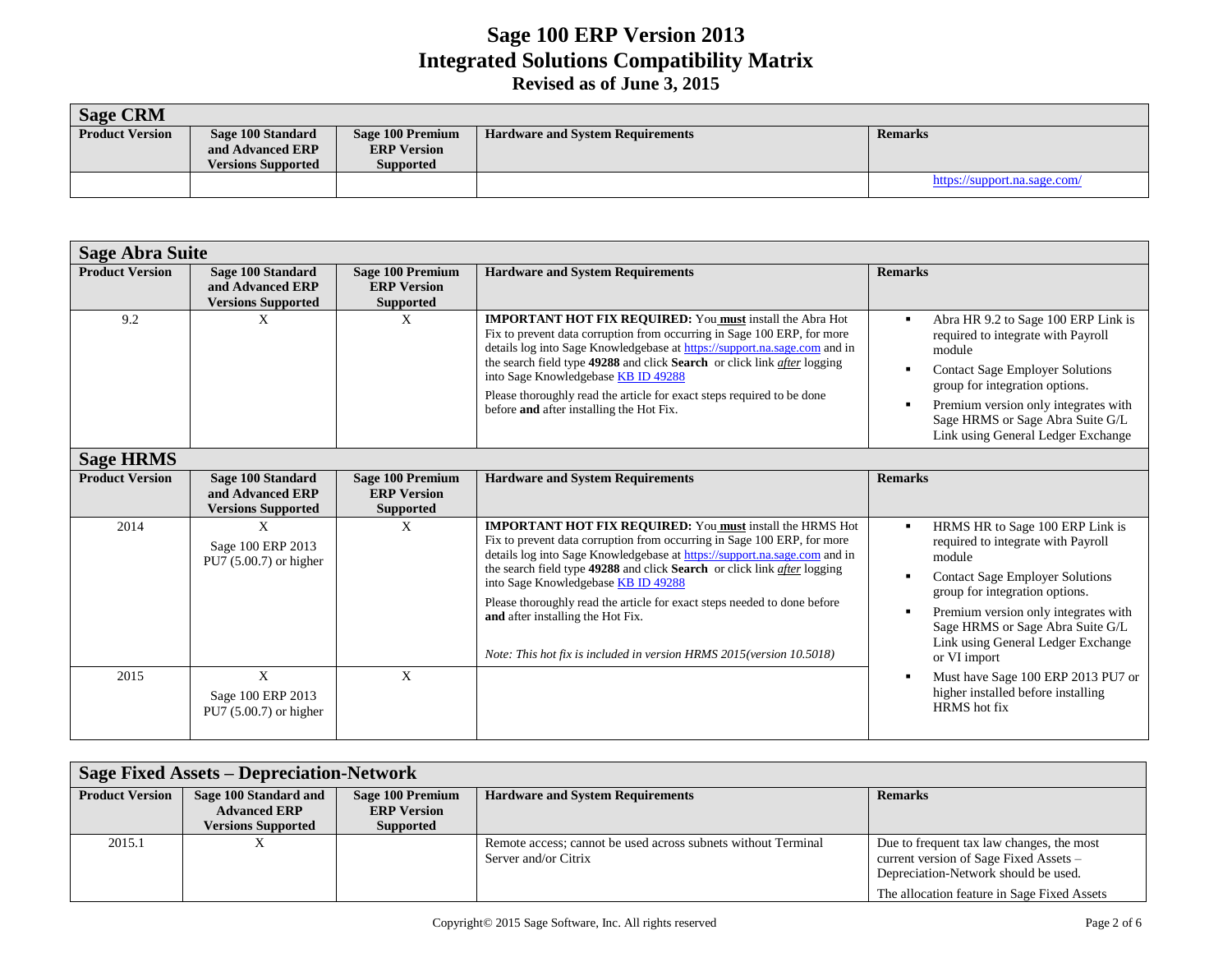|        |                                                   |                                                                                       | which allows multiple G/L Accounts is not<br>supported, only single G/L Account for each<br>asset can be integrated into Sage 100 ERP.                                                                                                                                                                                  |
|--------|---------------------------------------------------|---------------------------------------------------------------------------------------|-------------------------------------------------------------------------------------------------------------------------------------------------------------------------------------------------------------------------------------------------------------------------------------------------------------------------|
|        | <b>Sage Fixed Assets -Depreciation-Standalone</b> |                                                                                       |                                                                                                                                                                                                                                                                                                                         |
| 2015.1 | Standard version only                             | Remote access; cannot be used across subnets without Terminal<br>Server and/or Citrix | Due to frequent tax law changes, the most<br>current version of Sage Fixed Assets -<br>Depreciation-Standalone should be used.<br>The allocation feature in Sage Fixed Assets<br>which allows multiple G/L Accounts is not<br>supported, only single G/L Account for each<br>asset can be integrated into Sage 100 ERP. |
|        |                                                   |                                                                                       |                                                                                                                                                                                                                                                                                                                         |
|        | Sage Fixed Assets – Lite Depreciation             |                                                                                       |                                                                                                                                                                                                                                                                                                                         |
| 2015.1 | Standard version only                             | Remote access; cannot be used across subnets without Terminal<br>Server and/or Citrix | Due to frequent tax law changes, the most<br>current version of Sage Fixed Assets – Lite<br>Depreciation should be used.<br>The allocation feature in Sage Fixed Assets<br>which allows multiple G/L Accounts is not<br>supported, only single G/L Account for each<br>asset can be integrated into Sage 100 ERP.       |

| Sage Fixed Assets – Premier Depreciation |                                                                           |                                                            |                                                                                       |                                                                                                                                                                                       |  |
|------------------------------------------|---------------------------------------------------------------------------|------------------------------------------------------------|---------------------------------------------------------------------------------------|---------------------------------------------------------------------------------------------------------------------------------------------------------------------------------------|--|
| <b>Product Version</b>                   | Sage 100 Standard and<br><b>Advanced ERP</b><br><b>Versions Supported</b> | Sage 100 Premium<br><b>ERP</b> Version<br><b>Supported</b> | <b>Hardware and System Requirements</b>                                               | <b>Remarks</b>                                                                                                                                                                        |  |
| 2015.1                                   |                                                                           | X                                                          | Remote access; cannot be used across subnets without Terminal<br>Server and/or Citrix | Due to frequent tax law changes, the most<br>current version and Product Update of Sage 100<br>ERP should be used.                                                                    |  |
|                                          |                                                                           |                                                            |                                                                                       | Sage 100 Premium ERP Visual Integrator is<br>required. Only GL Depreciation Link is<br>supported                                                                                      |  |
|                                          |                                                                           |                                                            |                                                                                       | The allocation feature in Sage Fixed Assets<br>which allows multiple G/L Accounts is not<br>supported, only single G/L Account for each<br>asset can be integrated into Sage 100 ERP. |  |

| <b>SAP Crystal Reports 2011 for Sage</b> |                                              |                                        |                                         |                |  |
|------------------------------------------|----------------------------------------------|----------------------------------------|-----------------------------------------|----------------|--|
| <b>Product Version</b>                   | Sage 100 Standard and<br><b>Advanced ERP</b> | Sage 100 Premium<br><b>ERP Version</b> | <b>Hardware and System Requirements</b> | <b>Remarks</b> |  |
|                                          | <b>Versions Supported</b>                    | Supported                              |                                         |                |  |
| 2011                                     |                                              |                                        |                                         |                |  |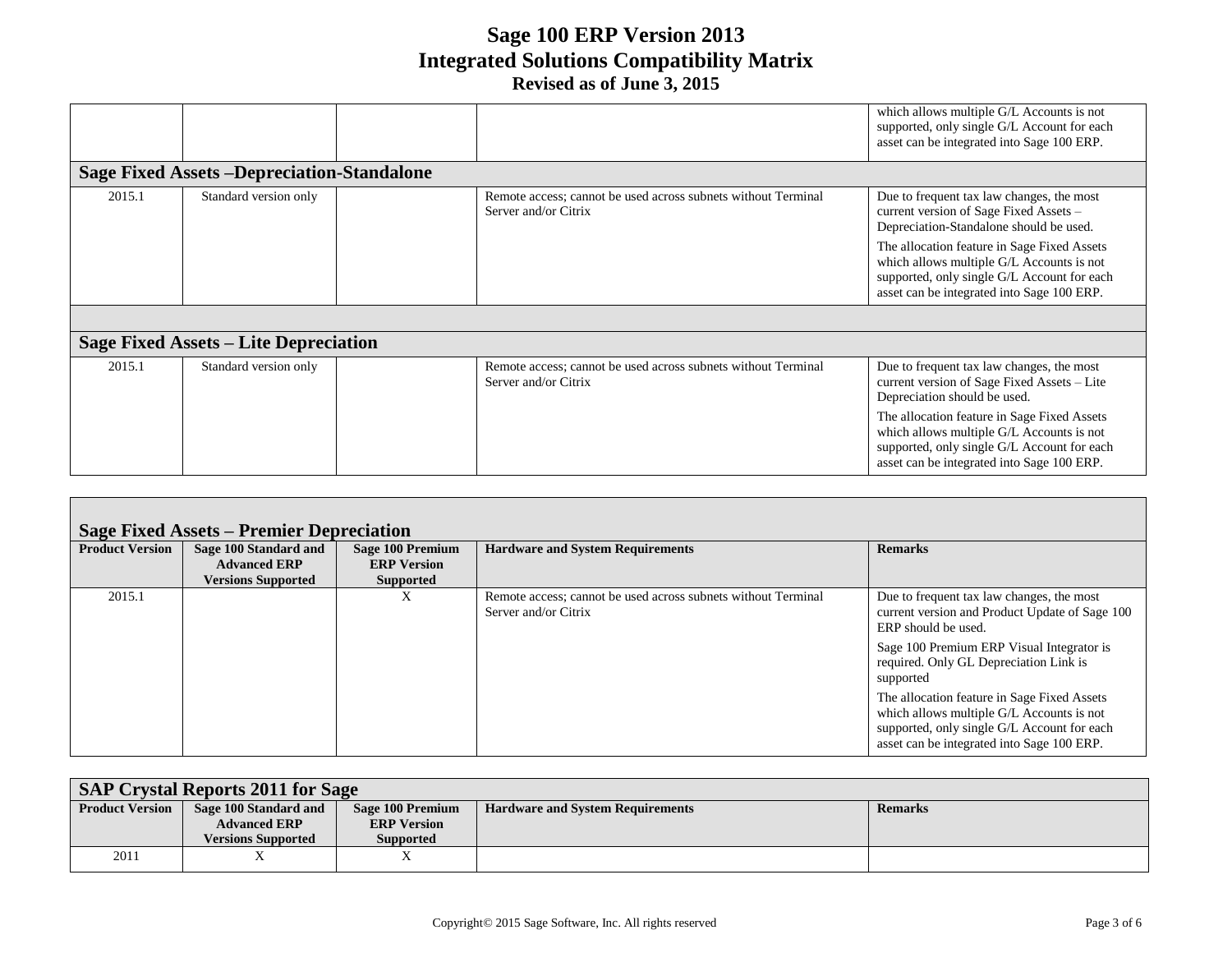| <b>Microsoft Office</b> |                                                                           |                                                            |                                         |                                                                              |  |
|-------------------------|---------------------------------------------------------------------------|------------------------------------------------------------|-----------------------------------------|------------------------------------------------------------------------------|--|
| <b>Product Version</b>  | Sage 100 Standard and<br><b>Advanced ERP</b><br><b>Versions Supported</b> | Sage 100 Premium<br><b>ERP</b> Version<br><b>Supported</b> | <b>Hardware and System Requirements</b> | <b>Remarks</b>                                                               |  |
| 2013                    |                                                                           | л                                                          |                                         | 32 and 64-bit versions supported.<br>п<br>See KB 53091 for more information. |  |
| 2010                    |                                                                           | л                                                          |                                         | 32 and 64-bit versions supported.<br>л<br>See KB 53091 for more information  |  |
| 2007                    |                                                                           |                                                            |                                         |                                                                              |  |
| 2003                    |                                                                           |                                                            |                                         |                                                                              |  |

|                         | <b>Microsoft Office 365</b> |                    |                                         |                                                                                                |  |  |
|-------------------------|-----------------------------|--------------------|-----------------------------------------|------------------------------------------------------------------------------------------------|--|--|
| <b>Product Version</b>  | Sage 100 Standard and       | Sage 100 Premium   | <b>Hardware and System Requirements</b> | <b>Remarks</b>                                                                                 |  |  |
|                         | <b>Advanced ERP</b>         | <b>ERP</b> Version |                                         |                                                                                                |  |  |
|                         | <b>Versions Supported</b>   | <b>Supported</b>   |                                         |                                                                                                |  |  |
| <b>Desktop Versions</b> | △                           | л                  |                                         | Sage 100 ERP does not integrate<br>with the Online Web Versions of the<br>Office applications. |  |  |

|                           | Sage Exchange Credit Card Processing, powered by Sage Payment Solutions |                                                                      |                                         |                                                                                                                                                                                   |  |  |
|---------------------------|-------------------------------------------------------------------------|----------------------------------------------------------------------|-----------------------------------------|-----------------------------------------------------------------------------------------------------------------------------------------------------------------------------------|--|--|
| Product<br><b>Version</b> | Sage 100 Standard<br>and Advanced ERP<br><b>Versions Supported</b>      | Sage 100<br><b>Premium ERP</b><br><b>Version</b><br><b>Supported</b> | <b>Hardware and System Requirements</b> | <b>Remarks</b>                                                                                                                                                                    |  |  |
| All (Web<br>service)      | Λ                                                                       | л                                                                    |                                         | To apply for a merchant account, contact your<br>Sage Customer Account Manager at: 800-854-<br>3415. For more information, go to:<br>http://na.sage.com/us/sage-payment-solutions |  |  |

| Sage 100 ERP Sales Tax. Powered by AvaTax |                                                                          |                                                            |                                         |                                                      |  |
|-------------------------------------------|--------------------------------------------------------------------------|------------------------------------------------------------|-----------------------------------------|------------------------------------------------------|--|
| <b>Product Version</b>                    | Sage 100 Standard and<br><b>Advanced ERP</b><br><b>Version Supported</b> | Sage 100 Premium<br><b>ERP</b> Version<br><b>Supported</b> | <b>Hardware and System Requirements</b> | <b>Remarks</b>                                       |  |
|                                           |                                                                          |                                                            |                                         | For connector information, go to:<br>www.avalara.com |  |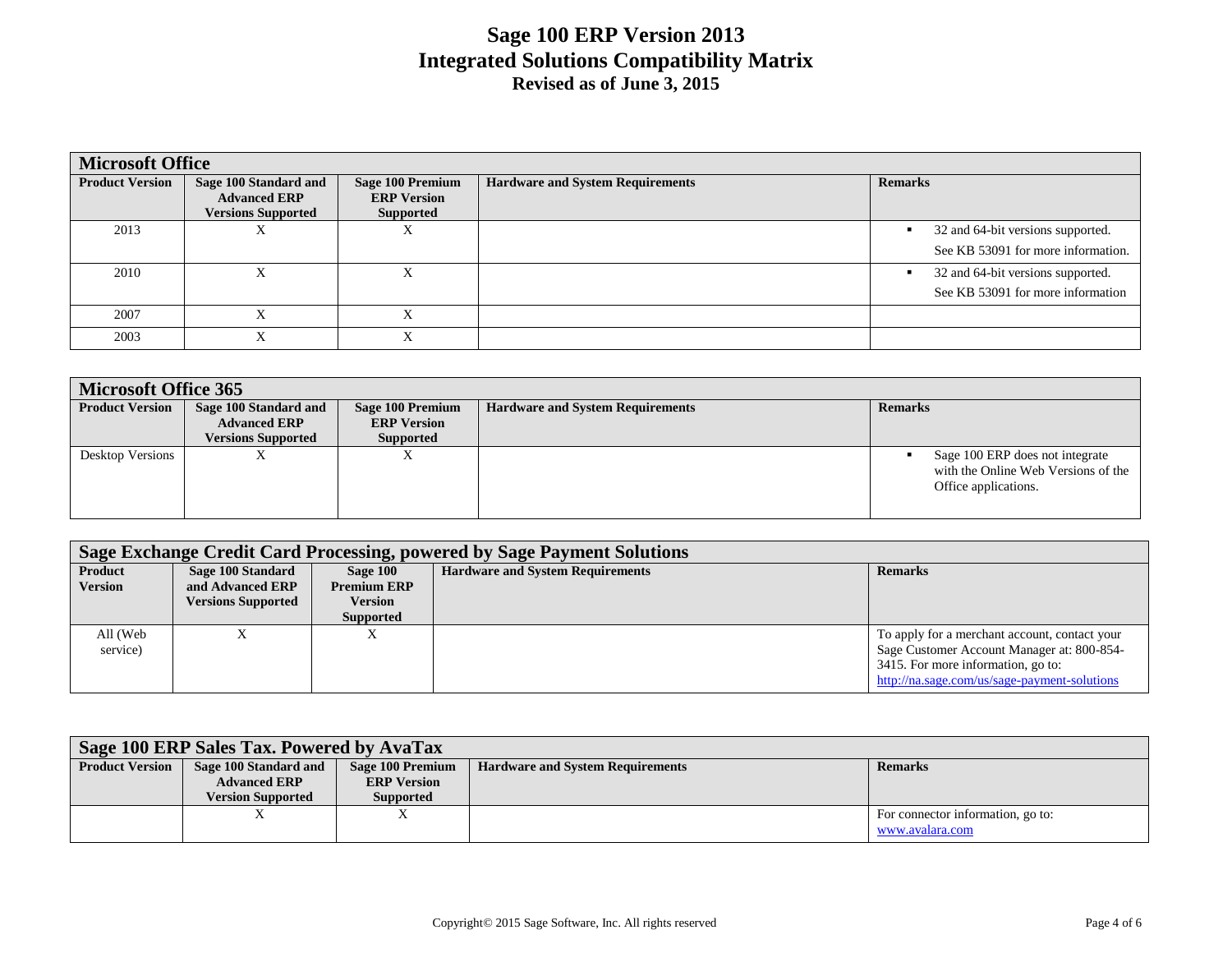| Sage 100 ERP Intelligence Reporting |                                              |                                        |                                                                                                           |                                                                                 |  |
|-------------------------------------|----------------------------------------------|----------------------------------------|-----------------------------------------------------------------------------------------------------------|---------------------------------------------------------------------------------|--|
| <b>Product Version</b>              | Sage 100 Standard and<br><b>Advanced ERP</b> | Sage 100 Premium<br><b>ERP</b> Version | <b>Hardware and System Requirements</b>                                                                   | <b>Remarks</b>                                                                  |  |
|                                     | <b>Versions Supported</b>                    | <b>Supported</b>                       |                                                                                                           |                                                                                 |  |
|                                     | 5.00.7140.017                                | 5.00.7140.008                          | Operating Systems: Windows 7, Windows 2008 Server, Windows<br>2008 R2 Server, and Windows Terminal Server | Report Manager module requires Microsoft<br>Excel 2003 or higher (32 bit only). |  |
|                                     |                                              |                                        | Hardware: $CPU > 1$ GHZ Dual Core                                                                         | Report Designer module requires Microsoft                                       |  |
|                                     |                                              |                                        | Memory: 2 GB RAM                                                                                          | Excel 2007, 2010, 2013 (32 bit only).                                           |  |
|                                     |                                              |                                        | Hard Drive Space: 2 GB                                                                                    | Office 365 is not supported                                                     |  |

| <b>Sage TimeSheet Sage 100 ERP Edition</b> |                                                                           |                                                            |                                         |                                                                                                                                                                                      |  |
|--------------------------------------------|---------------------------------------------------------------------------|------------------------------------------------------------|-----------------------------------------|--------------------------------------------------------------------------------------------------------------------------------------------------------------------------------------|--|
| <b>Product Version</b>                     | Sage 100 Standard and<br><b>Advanced ERP</b><br><b>Versions Supported</b> | Sage 100 Premium<br><b>ERP</b> Version<br><b>Supported</b> | <b>Hardware and System Requirements</b> | <b>Remarks</b>                                                                                                                                                                       |  |
| 2011                                       | л                                                                         |                                                            |                                         | Insperity Time and Attendance has acquired the Sage TimeSheet solution.<br>For more details on the agreement and the transition for Sage 100 ERP<br>customers who own this solution, |  |
|                                            |                                                                           |                                                            |                                         | Please refer to the Press Release and FAOs:                                                                                                                                          |  |
|                                            |                                                                           |                                                            |                                         | http://www.insperity.com/pdf/Insperity_TimeSheet_Acquisition_FAQ.pdf                                                                                                                 |  |
|                                            |                                                                           |                                                            |                                         | http://na.sage.com/sage-<br>na/newsroom/details/SNA_Corporate/2012/11/Sage_Announces_Endorse<br>ment Agreement with Insperity                                                        |  |

| <b>Sage Budgeting and Planning (formerly Active Planner)</b> |                                                                                                        |                    |  |  |  |
|--------------------------------------------------------------|--------------------------------------------------------------------------------------------------------|--------------------|--|--|--|
| <b>Product Version</b>                                       | Sage 100 Standard and<br><b>Hardware and System Requirements</b><br>Sage 100 Premium<br><b>Remarks</b> |                    |  |  |  |
|                                                              | <b>Advanced ERP</b>                                                                                    | <b>ERP</b> Version |  |  |  |
|                                                              | <b>Versions Supported</b>                                                                              | Supported          |  |  |  |
| All versions                                                 |                                                                                                        |                    |  |  |  |

| <b>Sage Alerts and Workflow</b> |                           |                    |                                         |                |  |  |
|---------------------------------|---------------------------|--------------------|-----------------------------------------|----------------|--|--|
| <b>Product Version</b>          | Sage 100 Standard and     | Sage 100 Premium   | <b>Hardware and System Requirements</b> | <b>Remarks</b> |  |  |
|                                 | <b>Advanced ERP</b>       | <b>ERP</b> Version |                                         |                |  |  |
|                                 | <b>Versions Supported</b> | <b>Supported</b>   |                                         |                |  |  |
| All versions                    |                           |                    |                                         |                |  |  |